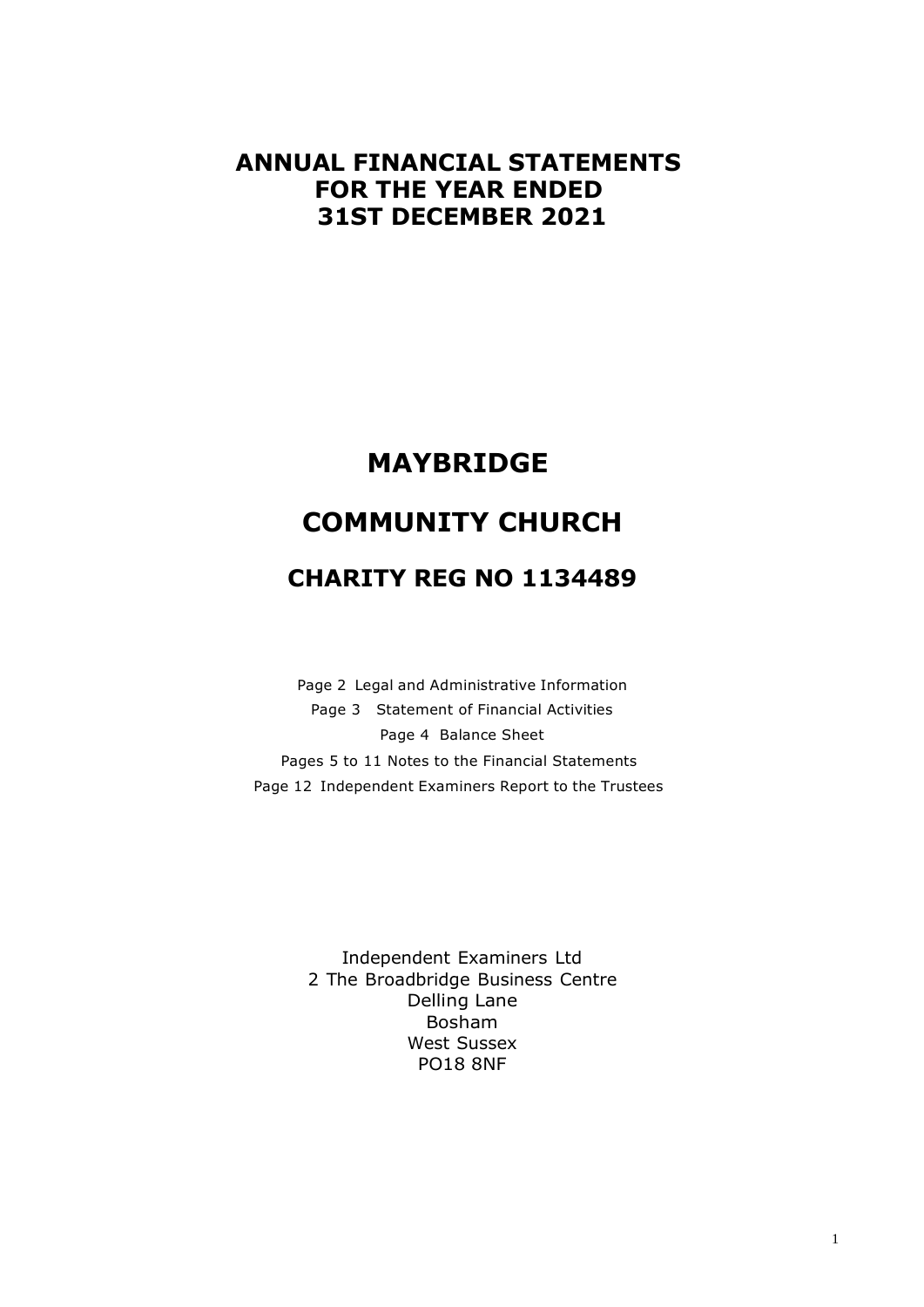# **LEGAL AND ADMINISTRATIVE INFORMATION**

| <b>CHARITY COMMISSION REG. NO.</b>    | 1134489                                                                                                                          |
|---------------------------------------|----------------------------------------------------------------------------------------------------------------------------------|
| <b>START OF FINANCIAL YEAR</b>        | 1st January 2021                                                                                                                 |
| <b>END OF FINANCIAL YEAR</b>          | 31st December 2021                                                                                                               |
| <b>TRUSTEES AT 31ST DECEMBER 2021</b> | Mr Gregory Jenkins (Chair)<br>Mr Tim Ransley<br>Mr Stephen Tucker<br>Mr Chris Kronda<br>Ms Emily Bellenie<br>Mr Jané Alam Sheikh |

The existing trustees appoint any new trustees following the provisions laid out in the charity's governing instrument.

| <b>LEGAL STATUS</b>           | Unincorporated Charity registered 24 February 2010.                                                                                                                                                                                                                                                 |
|-------------------------------|-----------------------------------------------------------------------------------------------------------------------------------------------------------------------------------------------------------------------------------------------------------------------------------------------------|
| <b>GOVERNING INSTRUMENT</b>   | Scheme of the Charity Commission 19th April 2002 as<br>amended by scheme of the Charity Commission 3 November<br>2009 and a resolution of the Trustees 14 December 2009 as<br>affirmed by the Membership 12 January 2010.                                                                           |
| <b>OBJECTS</b>                | (a) the furtherance of the Christian religion by the provision<br>and maintenance of a place for the public worship of God for<br>use by members of the church; and (b) the promotion of other<br>charitable purposes in accordance with the Statementof Faith<br>of the church for the time being. |
| <b>CORRESPONDENCE ADDRESS</b> | 77 The Strand<br>Worthing<br><b>West Sussex</b><br><b>BN12 6DR</b>                                                                                                                                                                                                                                  |
| <b>PRIMARY BANKERS</b>        | HSBC plc<br>16 Goring Road<br>Worthing<br><b>West Sussex</b><br><b>BN12 4AW</b>                                                                                                                                                                                                                     |
| <b>INDEPENDENT EXAMINER</b>   | P B Robinson MAAT FCIE<br>Independent Examiners Ltd<br>2 The Broadbridge Centre<br>Delling Lane<br><b>Bosham</b><br><b>West Sussex</b><br><b>PO18 8NF</b>                                                                                                                                           |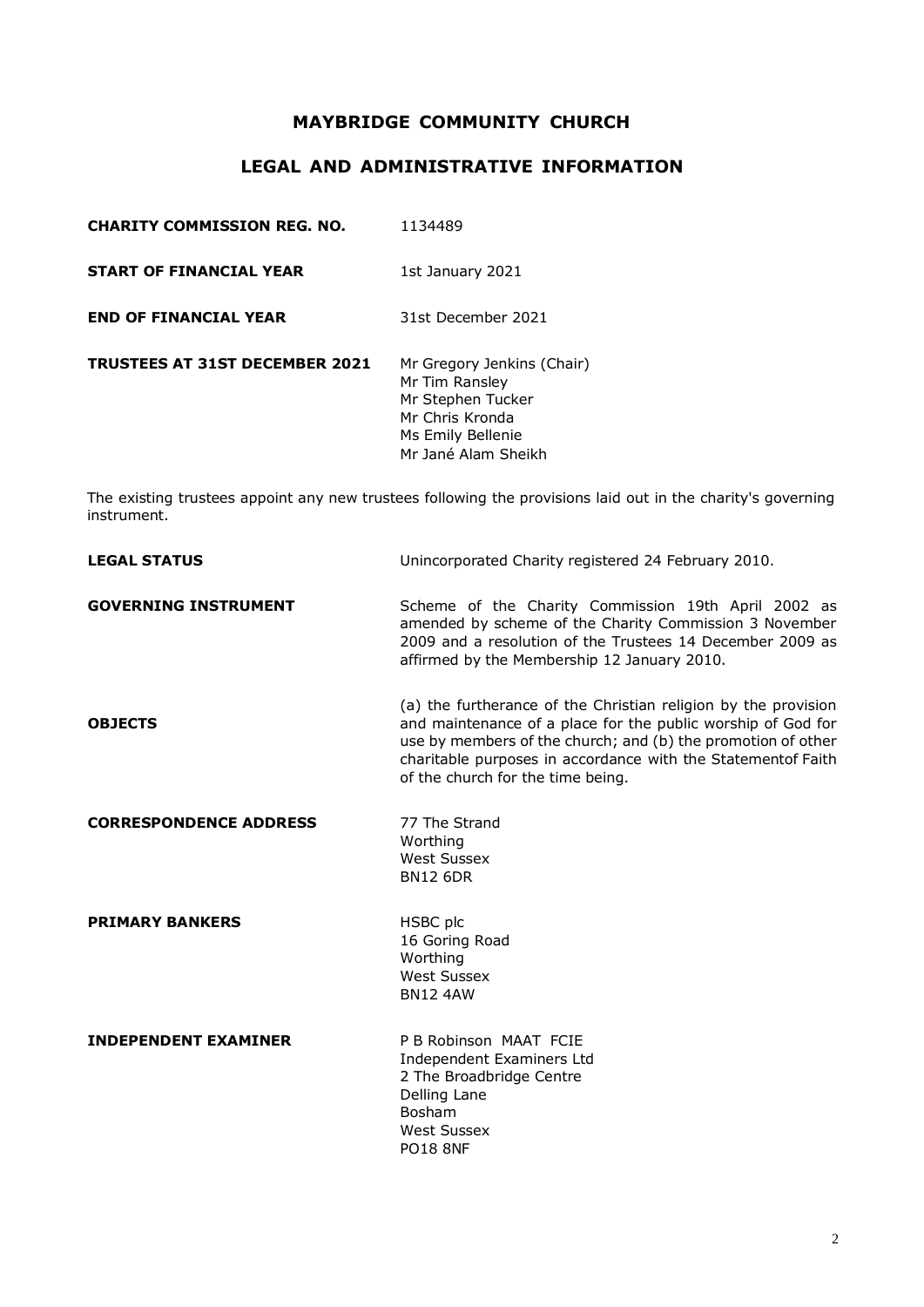# **MAYBRIDGE COMMUNITY CHURCH STATEMENT OF FINANCIAL ACTIVITIES FOR THE YEAR ENDED 31ST DECEMBER 2021**

| <b>INCOME AND ENDOWMENTS FROM:</b>  | <b>Notes</b> | Unrestricted<br>& Designated Restricted<br>Funds<br>£ | Funds<br>£  | <b>TOTAL</b><br><b>FUNDS</b><br>2021<br>£ | <b>TOTAL</b><br><b>FUNDS</b><br>2020<br>£ |
|-------------------------------------|--------------|-------------------------------------------------------|-------------|-------------------------------------------|-------------------------------------------|
|                                     |              |                                                       |             |                                           |                                           |
| Donations and Legacies              | 3a           | 277,709                                               | 10,371      | 288,080                                   | 318,609                                   |
| <b>Other Trading Activities</b>     | 3b           | 17,499                                                | 0           | 17,499                                    | 13,789                                    |
| Investments                         | 3c           | 56                                                    | $\pmb{0}$   | 56                                        | 254                                       |
| <b>Charitable Activities</b>        | 3d           | -80                                                   | $\pmb{0}$   | $-80$                                     | 1,825                                     |
| <b>TOTAL INCOME</b>                 |              | 295,184                                               | 10,371      | 305,555                                   | 334,477                                   |
| <b>EXPENDITURE ON:</b>              |              |                                                       |             |                                           |                                           |
| Raising Funds                       | 4a           | 2,373                                                 | 0           | 2,373                                     | 913                                       |
| <b>Charitable Activities</b>        | 4b           | 263,709                                               | 30,206      | 293,915                                   | 315,298                                   |
| <b>Other Trading Activities</b>     |              | 0                                                     | $\mathbf 0$ | 0                                         | $\mathbf 0$                               |
| <b>TOTAL EXPENDITURE</b>            |              | 266,082                                               | 30,206      | 296,288                                   | 316,211                                   |
| NET INCOME/ (EXPENDITURE)           |              | 29,102                                                | $-19,835$   | 9,267                                     | 18,266                                    |
| Gross Transfers between funds - in  |              | 0                                                     | 33,258      | 33,258                                    | 43,380                                    |
| Gross Transfers between funds - out |              | $-17,094$                                             | $-16,164$   | $-33,258$                                 | -43,380                                   |
| Net Transfers                       | 5            | $-17,094$                                             | 17,094      | $\overline{0}$                            | $\overline{0}$                            |
| <b>NET MOVEMENT OF FUNDS</b>        |              | 12,008                                                | $-2,741$    | 9,267                                     | 18,266                                    |
| <b>Total Funds Brought Forward</b>  |              | 544,204                                               | 66,254      | 610,458                                   | 592,192                                   |
| <b>TOTAL FUNDS CARRIED FORWARD</b>  |              | 556,212                                               | 63,513      | 619,725                                   | 610,458                                   |

Movements on all reserves and all recognised gains and losses are shown above. All of the charity's operations are classed as continuing.

The notes on pages 5 to 11 form part of these financial statements.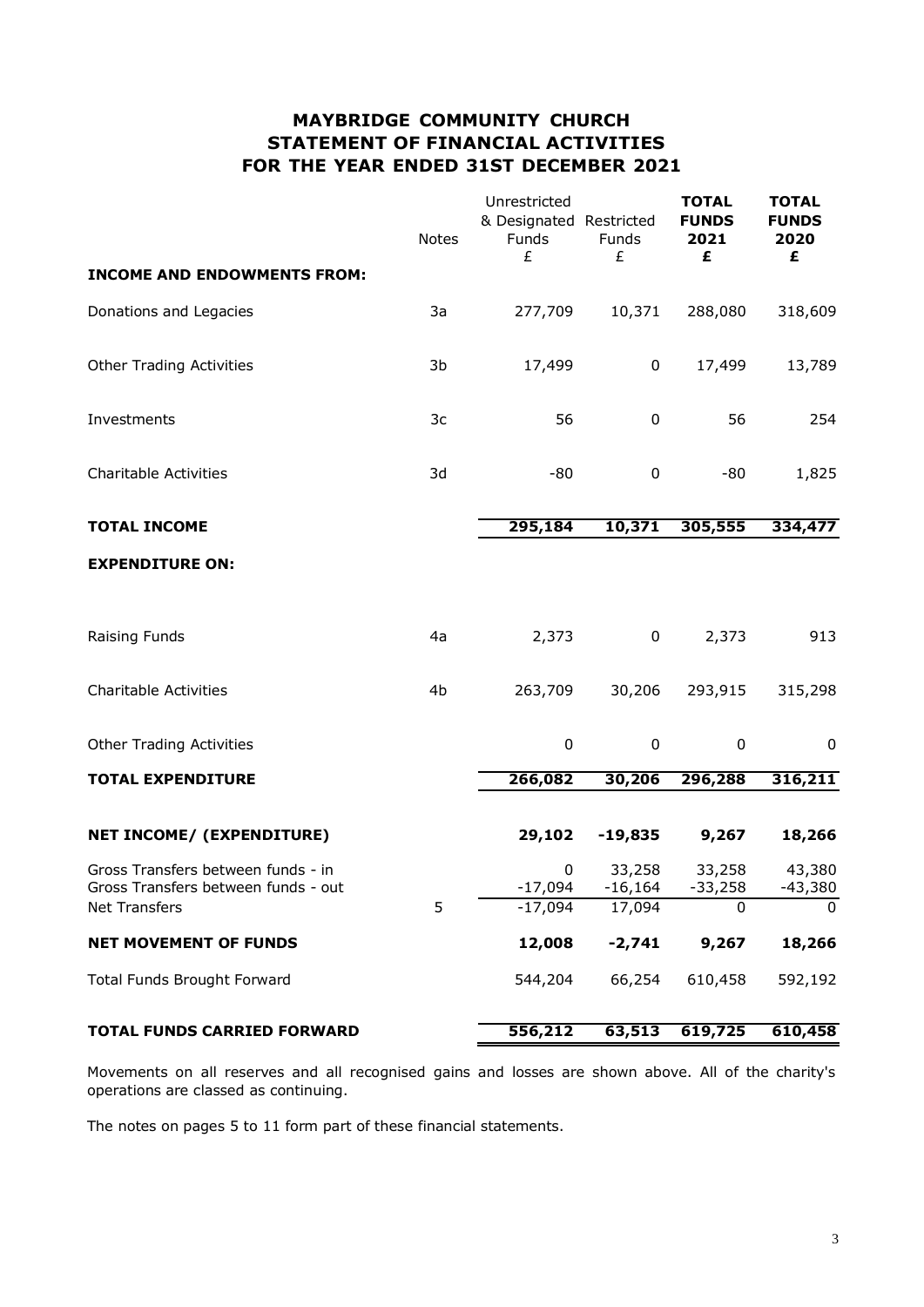# **BALANCE SHEET AS AT 31ST DECEMBER 2021**

|                                                   | <b>Notes</b> | Unrestricted<br>& Designated Restricted<br><b>Funds</b><br>£ | <b>Funds</b><br>£ | 31-Dec<br>2021<br><b>Total</b><br>£ | 31-Dec<br>2020<br><b>Total</b><br>£ |
|---------------------------------------------------|--------------|--------------------------------------------------------------|-------------------|-------------------------------------|-------------------------------------|
| <b>Fixed Assets</b>                               |              |                                                              |                   |                                     |                                     |
| Tangible assets                                   | 2            | 346,704                                                      | 0                 | 346,704                             | 361,759                             |
| <b>Current Assets</b>                             |              |                                                              |                   |                                     |                                     |
| Debtors                                           | 7            | 479                                                          |                   | 479                                 | 4,686                               |
| Cash at bank and in hand                          | 6            | 209,113                                                      | 63,513            | 272,626                             | 244,354                             |
| <b>Total Current Assets</b>                       |              | 209,592                                                      | 63,513            | 273,105                             | 249,040                             |
| Creditors:<br>amounts falling due within one year | 8            | 84                                                           | $\boldsymbol{0}$  | 84                                  | 341                                 |
| <b>NET CURRENT ASSETS</b>                         |              | 209,508                                                      | 63,513            | 273,021                             | 248,699                             |
| <b>NET ASSETS</b>                                 |              | 556,212                                                      | 63,513            | 619,725                             | 610,458                             |
| <b>Funds of the Charity</b>                       |              |                                                              |                   |                                     |                                     |
| Unrestricted Funds (General Fund)                 | 5            | 554,275                                                      | 0                 | 554,275                             | 542,218                             |
| Designated Funds                                  | 5            | 1,937                                                        | $\mathbf{0}$      | 1,937                               | 1,986                               |
| <b>Restricted Funds</b>                           | 5            | 0                                                            | 63,513            | 63,513                              | 66,254                              |
| <b>Total Funds</b>                                |              | 556,212                                                      | 63,513            | 619,725                             | 610,458                             |

Approved by the Trustees on......................................................and

Signed on their behalf by..........................................................., Mr Gregory Jenkins, Trustee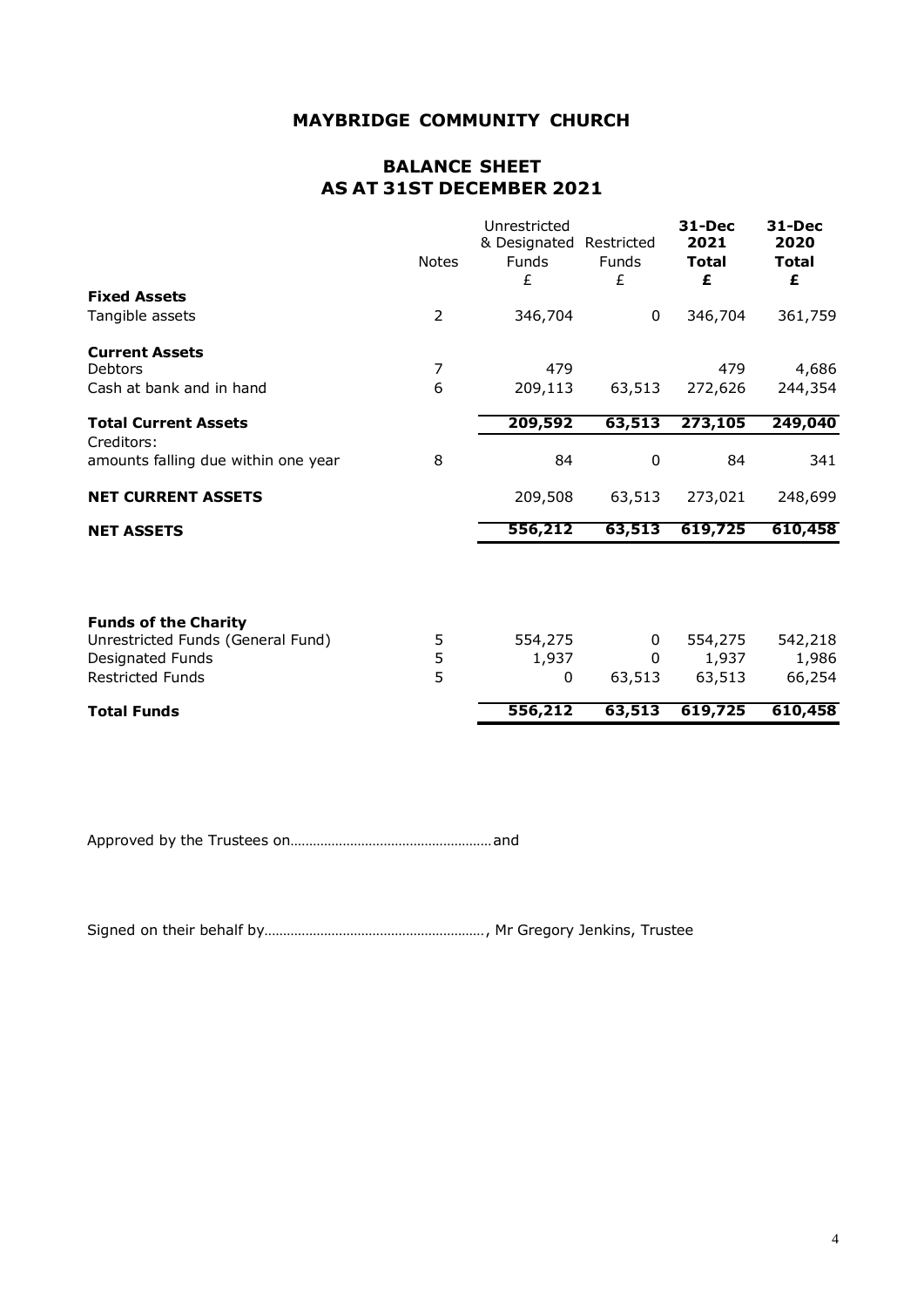# **NOTES TO THE FINANCIAL STATEMENTS FOR THE YEAR ENDED 31ST DECEMBER 2021**

#### **1. ACCOUNTING POLICIES**

#### **Incoming Resources**

#### *Recognition of Incoming Resources*

These are included in the Statement of Financial Activities (SOFA) when:

- . the charity becomes entitled to the resources;
- the trustees are virtually certain they will receive the resources; and
- . the monetary value can be measured with sufficient reliability

#### *Incoming Resources with related expenditure*

Where incoming resources have related expenditure (as with fundraising or contract income) the incoming resource and related expenditure are reported gross in the SOFA.

#### *Grants, Donations and Legacies*

Grants, Donations and Legacies are only included in the SOFA when the charity has unconditional entitlement to the resources.

#### *Tax reclaims on Donations and Gifts*

Incoming resources from tax reclaims are included in the SOFA during the same period as the gift to which they relate.

#### *Donated Services and Facilities*

These are only included in incoming resources (with an equivalent amount in resources expended) where the benefit to the charity is reasonably quantifiable, measurable and material. The value placed on these resources is the estimated value to the charity of the service or facility received.

#### *Investment Income*

This is included in the accounts when receivable. Interest earned on surplus funds is allocated, proportionately, to the relevant funds.

#### **Expenditure and liabilities**

#### *Liability recognition*

Liabilities are recognized as soon as there is a legal or constructive obligation committing the charity to pay out resources.

#### *Governance Costs*

Include costs of the preparation and examination of statutory accounts, the costs of the trustees meetings and cost of any legal advice to trustees on governance or constitutional matters. However, no charge is made for trustees meetings and much of the church management is carried out without charge by volunteers. This intangible cost is not included in the Statement of Financial Activities since there is no measurable cost to the volunteers for their service.

#### *Grants payable*

The church makes grants and donations to other organisations whose charitable objects complement its work. These are only recognized in the accounts when a commitment has been made and there are no conditions to be met relating to a grant which remain in control of the church.

#### *Changes in Accounting policies and previous accounts*

There have been no changes to the accounting policies (variation rules and methods of accounting) since last year, with reporting now prepared to SORP 2015 (FRS 102) as from the previous reporting period.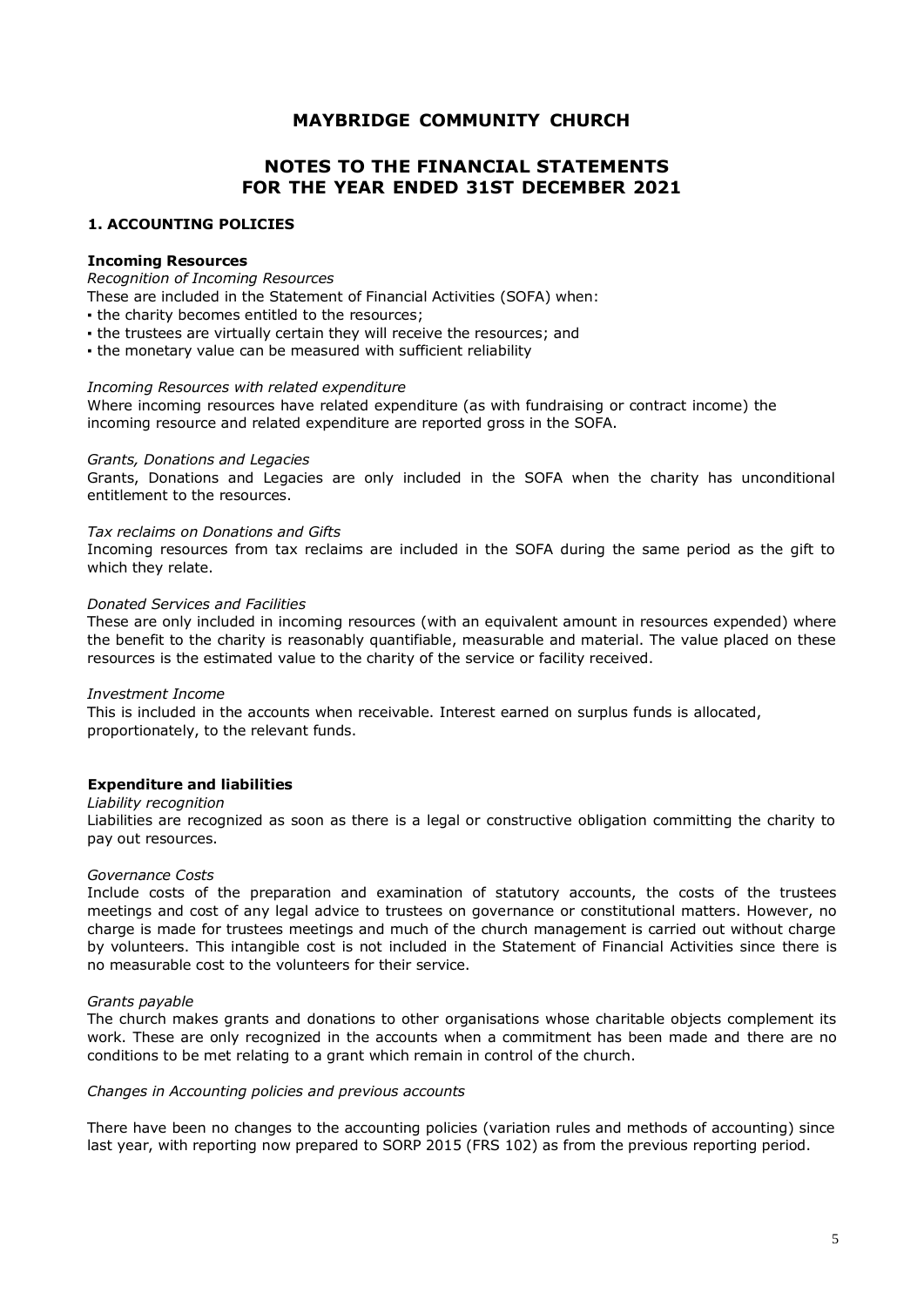# **NOTES TO THE FINANCIAL STATEMENTS (continued) FOR THE YEAR ENDED 31ST DECEMBER 2021**

#### *Fixed Assets*

i) The church and halls buildings are included in the accounts at the original construction cost.

ii) The freehold land is subject to a pre-emption clause, contained in a Land Registry Transfer dated 18th June 1968 (modified by a Deed of Variation dated 31st January 2005 and a Deed of Release and Consent dated 12th November 2008), which provides that if, during a period of 80 years from 18th June 1968, the buildings shall cease to be used as a church, the Worthing Borough Council can purchase the land and buildings for £1,250 together with a sum representing the open market value of the buildings. Thus, the freehold land has been included in the accounts at £1,250. Title Absolute is held by The Official Custodian for Charities on behalf of Maybridge Community Church.

iii) Tangible fixed assets are capitalised if they can be used for more than one year, and cost at least £500. They are valued at cost.

iv) Tangible fixed assets, acquired out of restricted funds, are transferred to and held in unrestricted funds following the discharge of the relevant restriction.

#### *Depreciation*

Depreciation on buildings, furniture & fittings, and computers & equipment is calculated to write off the cost on a straight-line basis over their expected useful life. Annual depreciation is calculated on new purchases in the year of purchase but no depreciation is calculated in the year of disposal. The rates for depreciation are shown below:

| Buildinas             | 2%         |
|-----------------------|------------|
| Furniture & Fittings  | 10%        |
| Computers & Equipment | <b>20%</b> |

#### *Basis of preparation*

The financial statements are prepared on the historical cost basis convention (as modified to include the revaluation of investments) in accordance with the Charities Act 2011, "Accounting and Reporting by Charities" (SORP 2015), applicable accounting standards and the Companies Act 2006. The accounts have been prepared on a going concern basis. The charity meets the definition of a public benefit entity under FRS 102.

The Charity has claimed exemptions available in Section 1a of FRS 102 not to prepare a cash flow statement since it is a small charity.

| <b>2. TANGIBLE FIXED ASSETS</b>  |                   | Freehold<br>Land and<br><b>Buildings</b> | Furniture<br>and<br><b>Fittings</b> | Computers<br>and<br>Equipment | Total          |
|----------------------------------|-------------------|------------------------------------------|-------------------------------------|-------------------------------|----------------|
|                                  |                   |                                          | £                                   | ł.                            | £              |
| Cost<br>Additions                | $01 - Jan - 21$   | 593,800                                  | 19,858                              | 19,445<br>529                 | 633,103<br>529 |
| <b>Disposals</b>                 |                   |                                          | 0                                   | O                             | 0              |
| Cost at                          | 31-Dec-21 593,800 |                                          | 19,858                              | 19,974                        | 633,632        |
|                                  |                   |                                          |                                     |                               |                |
| Depreciation<br><b>Disposals</b> | $01 - Jan - 21$   | 249,827<br>O                             | 6,316<br>0                          | 15,201<br>Ω                   | 271,344<br>0   |
| Charge                           |                   | 11,851                                   | 1,984                               | 1,749                         | 15,584         |
| Depreciation at                  | 31-Dec-21         | 261,678                                  | 8,300                               | 16,950                        | 286,928        |
| Net Book Value                   | 31-Dec-20         | 332,122                                  | 11,558                              | 3,024                         | 346,704        |
| Net Book Value                   | $01$ -Jan-21      | 343,973                                  | 13,542                              | 4,244                         | 361,759        |

The annual commitments under non-cancelling operating leases and capital commitments are as follows:

31st December 2021 : None

31st December 2020 : None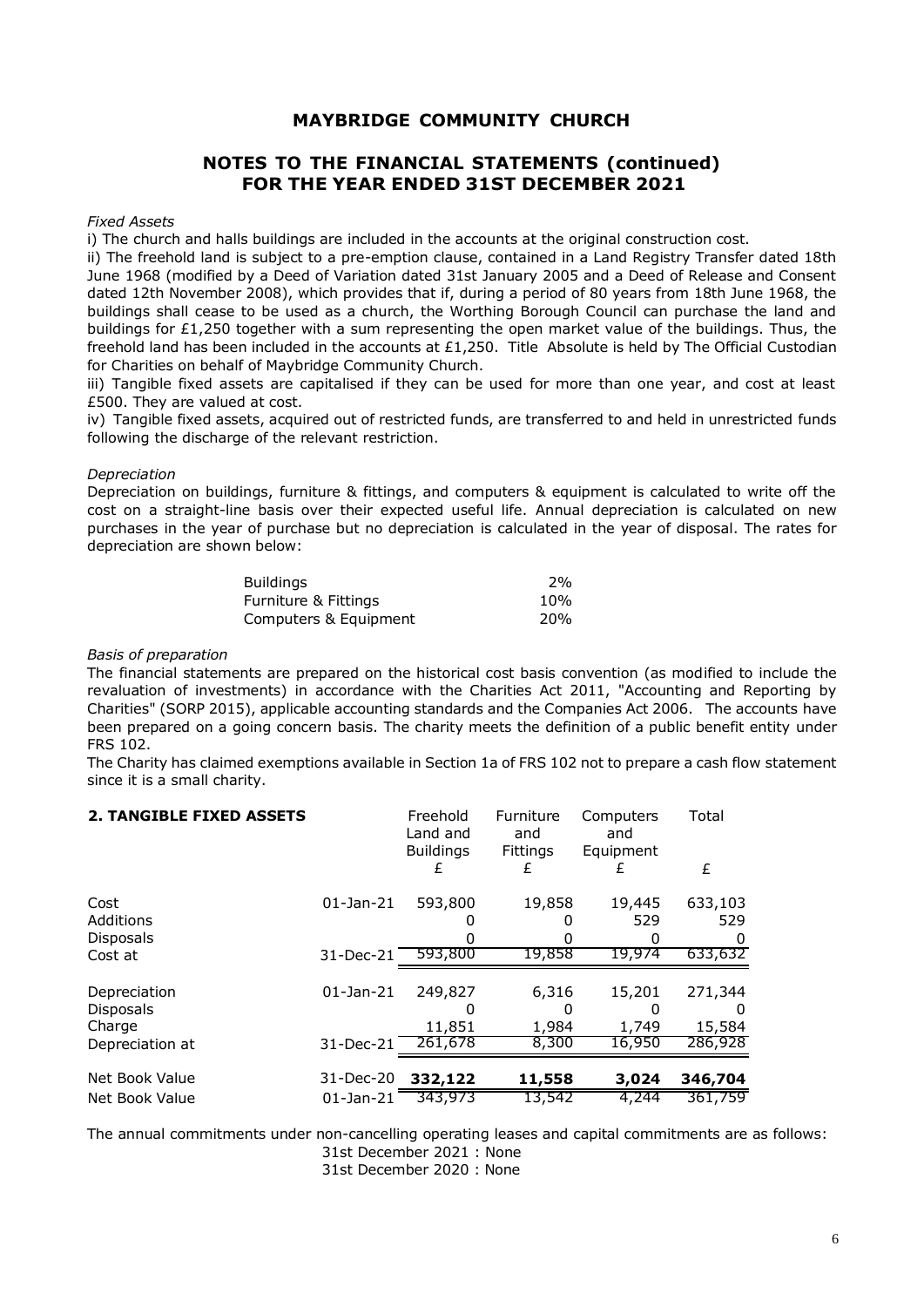### **NOTES TO THE FINANCIAL STATEMENTS (continued) FOR THE YEAR ENDED 31ST DECEMBER 2021**

#### **3. INCOME AND ENDOWMENTS FROM:**

|                                                                                                                                                                                                                    |        | Unrestricted<br>& Designated Restricted<br><b>Funds</b> | Funds        | <b>TOTAL</b><br>2021                                                   | <b>TOTAL</b><br>2020                                                       |
|--------------------------------------------------------------------------------------------------------------------------------------------------------------------------------------------------------------------|--------|---------------------------------------------------------|--------------|------------------------------------------------------------------------|----------------------------------------------------------------------------|
| a) Donations and Legacies                                                                                                                                                                                          |        | £                                                       | £            | £                                                                      | £                                                                          |
| Offerings<br><b>Tax Recovered</b><br>Gift Days, Appeals etc.                                                                                                                                                       | 5<br>5 | 221,438<br>39,627<br>9,500                              | 8,786<br>728 | 230,224<br>40,355<br>9,500                                             | 259,286<br>53,509<br>3,136                                                 |
| Other                                                                                                                                                                                                              |        | 7,144                                                   | 857          | 8,001                                                                  | 2,678                                                                      |
|                                                                                                                                                                                                                    |        | 277,709                                                 | 10,371       | 288,080                                                                | 318,609                                                                    |
| b) Other Trading Activities                                                                                                                                                                                        |        |                                                         |              |                                                                        |                                                                            |
| Sale, Refund, Part Exchange<br>Premises Hire<br>Children and Family Centre                                                                                                                                         |        | 2,091                                                   |              | 0<br>2,091                                                             | 18<br>$\Omega$                                                             |
| Income                                                                                                                                                                                                             |        | 15,408                                                  |              | 15,408                                                                 | 13,771                                                                     |
|                                                                                                                                                                                                                    |        | 17,499                                                  | σ            | 17,499                                                                 | 13,789                                                                     |
| c) Investments                                                                                                                                                                                                     |        |                                                         |              |                                                                        |                                                                            |
| <b>Bank Interest</b>                                                                                                                                                                                               |        | 56                                                      | σ            | 56                                                                     | 254                                                                        |
| d) Charitable Activities                                                                                                                                                                                           |        |                                                         |              |                                                                        |                                                                            |
| Church Courses<br>Discipleship Resources<br>Hospitality<br><b>Invitation Events</b><br>Office Supplies<br>Photocopying<br>Refreshments<br>Services Resources<br>Socials<br><b>Staff Training &amp; Development</b> |        | $\overline{4}$<br>12<br>0<br>$\mathbf{0}$<br>100        |              | 0<br>0<br>0<br>$\pmb{0}$<br>0<br>$\overline{4}$<br>12<br>0<br>0<br>100 | 465<br>20<br>0<br>$\mathbf 0$<br>134<br>4<br>29<br>0<br>$\mathbf 0$<br>441 |
| Youth & Children<br>Children and Families<br>Youth Amplify<br>Youth Elevate<br>Youth Work General                                                                                                                  |        | 804<br>$-1,000$                                         |              | 804<br>0<br>0<br>$-1,000$                                              | 421<br>75<br>45<br>191                                                     |
|                                                                                                                                                                                                                    |        | -80                                                     | σ            | -80                                                                    | 1,825                                                                      |
| <b>4. EXPENDITURE ON:</b>                                                                                                                                                                                          |        |                                                         |              |                                                                        |                                                                            |
| a) Raising Funds: Publicity                                                                                                                                                                                        |        | 2,373                                                   | $\mathbf 0$  | 2,373                                                                  | 913                                                                        |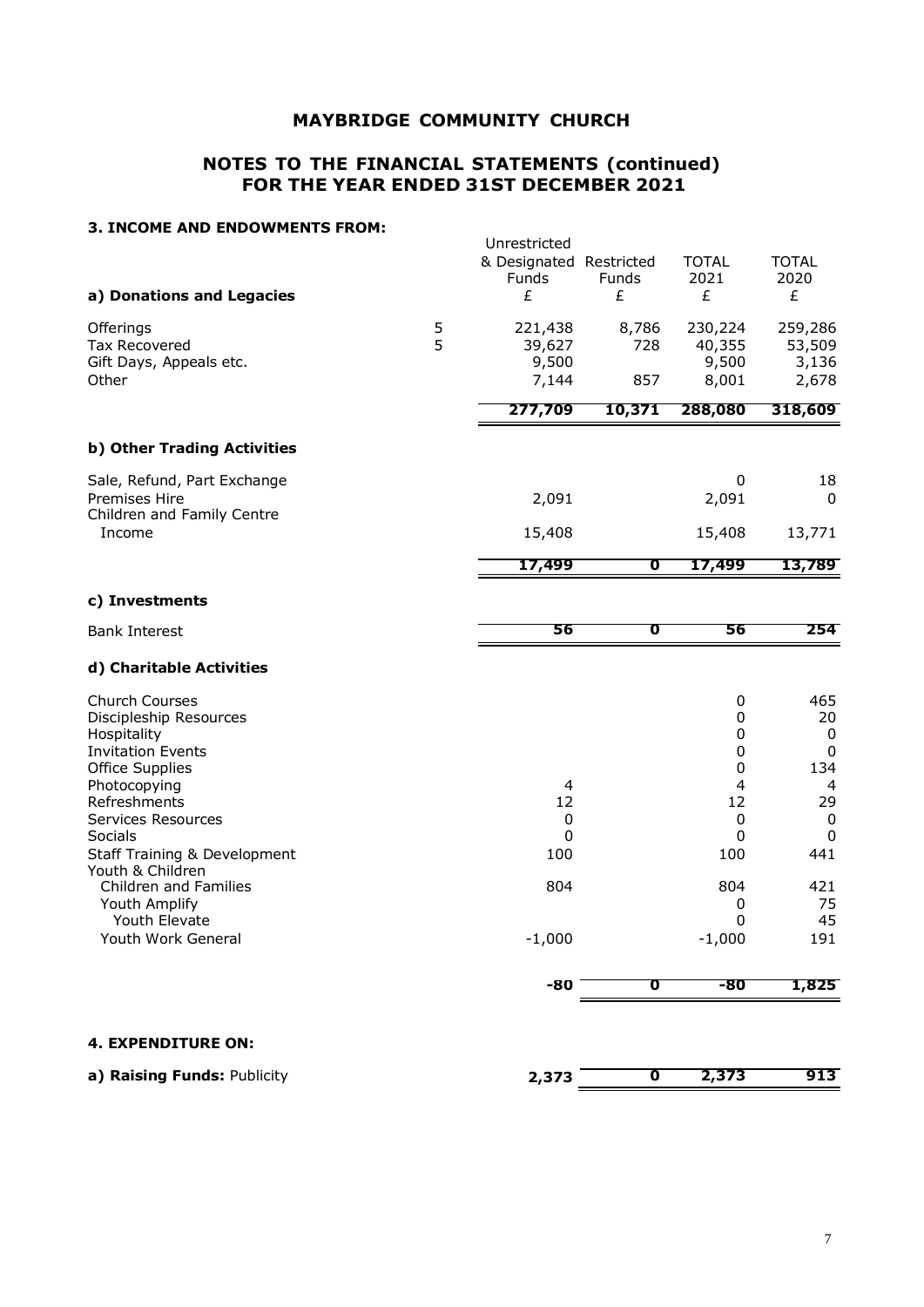### **NOTES TO THE FINANCIAL STATEMENTS (continued) FOR THE YEAR ENDED 31ST DECEMBER 2021**

| 4. EXPENDITURE ON (continued):       |              | Unrestricted            |        |              |              |
|--------------------------------------|--------------|-------------------------|--------|--------------|--------------|
|                                      |              | & Designated Restricted |        | <b>TOTAL</b> | <b>TOTAL</b> |
|                                      | <b>Notes</b> | Funds                   | Funds  | 2021         | 2020         |
| b) Charitable Activities             |              | £                       | £      | £            | £            |
| Depreciation                         |              | 15,584                  |        | 15,584       | 16,689       |
| <b>Cleaning Materials</b>            |              | 475                     |        | 475          | 759          |
| <b>DBS Disclosure Costs</b>          |              | 97                      |        | 97           | 50           |
| <b>Equipment and Fittings</b>        |              | 173                     |        | 173          | 495          |
| <b>Health and Safety</b>             |              | 22                      |        | 22           | 1,184        |
| Insurance                            |              | 2,511                   |        | 2,511        | 2,595        |
| Maintenance                          |              | 1,421                   |        | 1,421        | 889          |
| <b>Service Contracts</b>             |              | 2,192                   |        | 2,192        | 2,143        |
| St Oscar Romero Rent                 |              | 7,318                   |        | 7,318        | 4,532        |
| Electricity                          |              | 973                     |        | 973          | 3,133        |
| Gas                                  |              | 1,810                   |        | 1,810        | 1,464        |
| Water                                |              | 496                     |        | 496          | 578          |
|                                      |              |                         |        |              |              |
| Hospitality                          |              | 327                     |        | 327          | 451          |
| <b>Pastoral Gifts</b>                |              | 185                     |        | 185          | 243          |
| Socials and Clusters                 |              | 262                     |        | 262          | 25           |
| Special Pastoral Support             |              | 225                     |        | 225          | 75           |
| <b>Volunteer Appreciation</b>        |              | 381                     |        | 381          | 277          |
| Accounting & Payroll                 |              | 718                     |        | 718          | 369          |
| <b>Accounts Examination</b>          |              | 960                     |        | 960          | 720          |
| Stripe/GC/Givt Fees                  |              | 600                     |        | 600          | 688          |
| Alpha                                |              | 162                     |        | 162          | 357          |
| <b>Church Courses</b>                |              | 265                     |        | 265          | 59           |
| <b>Church Services</b>               |              | 1,155                   |        | 1,155        | 893          |
| Discipleship Resources               |              |                         |        | 0            | 79           |
| <b>Guest Speakers</b>                |              | 235                     |        | 235          | 50           |
| Refreshments                         |              | 38                      |        | 38           | 458          |
| <b>ICT Costs</b>                     |              | 193                     |        | 193          | 75           |
| Membership Subscriptions             |              | 2,464                   |        | 2,464        | 2,734        |
| Office Furniture                     |              | 20                      |        | 20           | 130          |
| <b>Office Supplies</b>               |              | 563                     |        | 563          | 869          |
| Photocopier                          |              | 557                     |        | 557          | 912          |
| Software Support and Backup          |              |                         |        | 0            | 235          |
| Telephone & Internet                 |              | 1,086                   |        | 1,086        | 1,213        |
| Website and Database                 |              | 1,273                   |        | 1,273        | 1,386        |
| Planned Projects                     |              | 187                     |        | 187          | $\mathbf 0$  |
| <b>Staff Employment Costs</b>        | 9            | 206,412                 |        | 206,412      | 219,538      |
| Children and Families Craft          |              | 103                     |        | 103          | 26           |
| Children and Families Digital Church |              | 4                       |        | 4            | 0            |
| Children and Families Food           |              | 335                     |        | 335          | 144          |
| Children and Families General        |              | 825                     |        | 825          | 984          |
|                                      |              |                         |        |              |              |
| Children and Families Holiday Club   |              | 1,043                   |        | 1,043        | 340          |
| Children and Families Resources      |              | 469                     |        | 469          | 309          |
| Youth - Amplify Provision            |              | 160                     |        | 160          | 294          |
| Youth - Elevate Provision            |              | 357                     |        | 357          | 185          |
| Youth - Mentoring                    |              | 57                      |        | 57           | 99           |
| Youth Work General                   |              | 2,101                   |        | 2,101        | 2,410        |
| Designated and Restricted Funds      | 5            | 6,915                   | 30,206 | 37,121       | 44,160       |
|                                      |              | 263,709                 | 30,206 | 293,915      | 315,298      |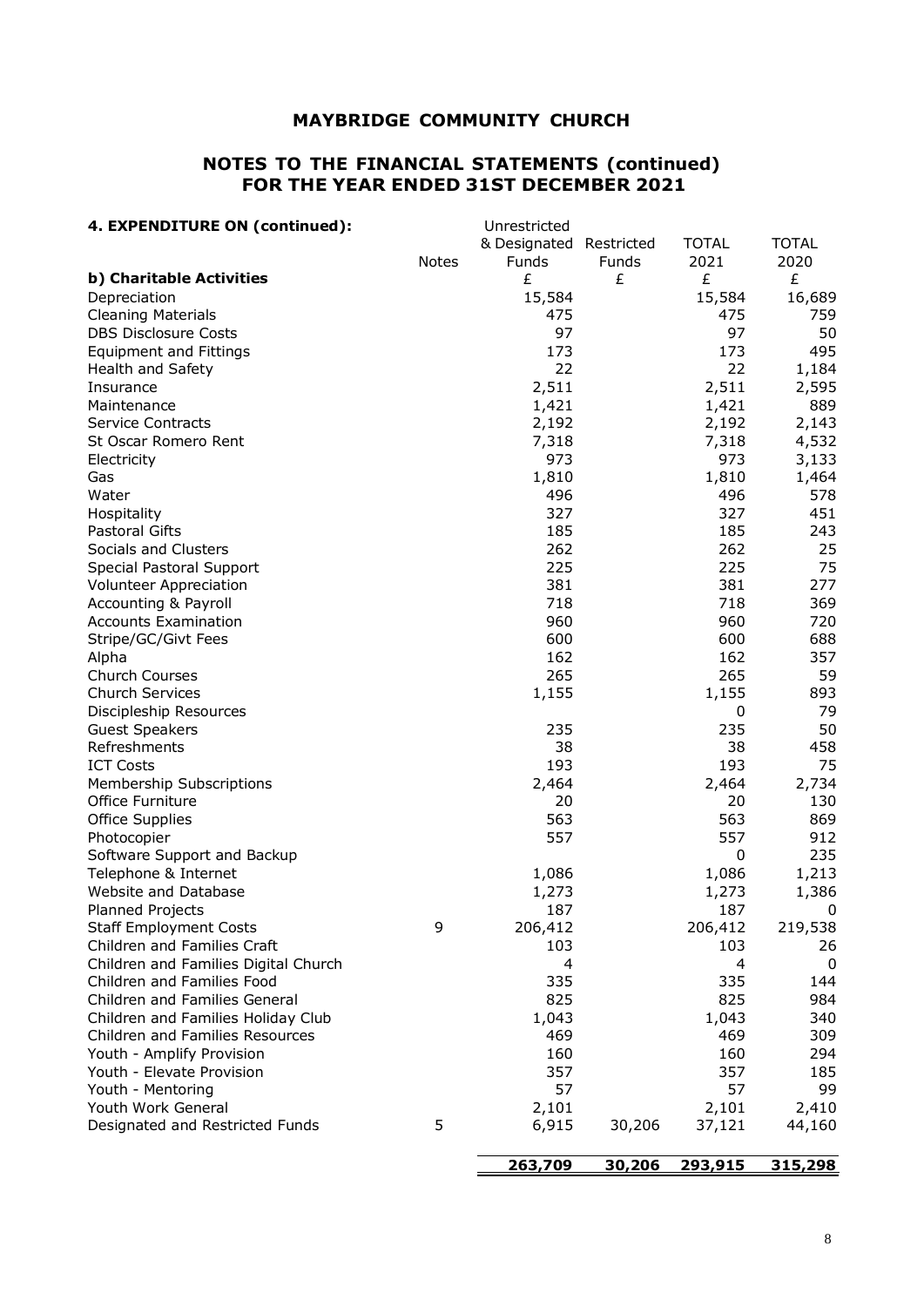### **NOTES TO THE FINANCIAL STATEMENTS (continued) FOR THE YEAR ENDED 31ST DECEMBER 2021**

| <b>5. ANALYSIS OF FUNDS</b>                      | Balance<br>$01$ -Jan-21<br>£ | Income<br>£ | Expenditure Transfers<br>£ | £            | <b>Balance</b><br>31-Dec-21<br>£ |
|--------------------------------------------------|------------------------------|-------------|----------------------------|--------------|----------------------------------|
| <b>Unrestricted Fund:</b>                        |                              |             |                            |              |                                  |
| General Fund                                     | 542,218                      | 288,317     | 259,166                    | $-17,094$    | 554,275                          |
| <b>Designated Fund:</b>                          |                              |             |                            |              |                                  |
| Chatsmore Development Fund                       | $\Omega$                     | 0           | 0                          | 0            | 0                                |
| Community Fund                                   | 1,986                        | 6,866       | 6,915                      | $\Omega$     | 1,937                            |
| Grants and Outside Funding Fund                  | 0                            | 0           | 0                          | $\Omega$     | 0                                |
| <b>Total Unrestricted &amp; Designated Funds</b> | 544,204                      | 295,183     | 266,081                    | $-17,094$    | 556,212                          |
| <b>Restricted Funds:</b>                         |                              |             |                            |              |                                  |
| <b>Mission Funds:</b>                            |                              |             |                            |              |                                  |
| Missions Distribution Global Fund                | 0                            | 1,404       | 0                          | $-1,404$     | 0                                |
| Missions Distribution Local Fund                 | 38,025                       | 192         | 1,392                      | 2,333        | 39,158                           |
| Amplifying Voices                                |                              | 538         | 2,726                      | 2,188        | 0                                |
| Arab World Ministries Fund                       | $\mathbf 0$                  | $\Omega$    | 9,600                      | 9,600        | 0                                |
| <b>Emmanuel Ministries Fund</b>                  | 13                           | 344         | 2,545                      | 2,188        | 0                                |
| Missions Other                                   | 655                          | 0           | $\pmb{0}$                  | 0            | 655                              |
| Operation Mobilisation Fund                      | 0                            | 0           | 0                          | 0            | $\mathbf 0$                      |
| <b>Pursuit International</b>                     | $\overline{0}$               | 44          | 2,232                      | 2,188        | $\mathbf 0$                      |
| Tearfund                                         | 584                          | 867         | 1,451                      | 0            | $\Omega$                         |
| Care Fund                                        | 9,452                        | 1,252       | 3,502                      | $\mathbf 0$  | 7,202                            |
| Community Cafe Fund                              | 426                          | 0           | 10                         | $\mathbf 0$  | 416                              |
| Courses Fund                                     | 299                          | 0           | 300                        | $\mathbf{1}$ | $\mathbf{0}$                     |
| Ladies Fellowship Fund                           | 982                          | 110         | 203                        | 0            | 889                              |
| Lucy Clay Fund                                   | 3,996                        | 0           | 0                          | 0            | 3,996                            |
| MindBody - Mind Body and Soul Fund               | 484                          | 253         | 238                        | 0            | 499                              |
| Parish Nursing Project Fund                      | 3,053                        | 659         | 1,368                      | 0            | 2,344                            |
| <b>Restricted Gifts</b>                          | 0                            | 42          | 42                         | 0            | 0                                |
| Special Events Fund                              | $\overline{0}$               | $\Omega$    | $\mathbf 0$                | 0            | 0                                |
| Stand Building Fund                              | 7,758                        | 0           | 0                          | 0            | 7,758                            |
| Tots and Tinies Fund                             | 191                          | 495         | 616                        | $\mathbf 0$  | 70                               |
| Youth Fund                                       | 336                          | 4,171       | 3,981                      | 0            | 526                              |
| <b>Rounding Errors</b>                           | 0                            | 1           | 1                          | 0            | 0                                |
| <b>Total Restricted Funds</b>                    | 66,254                       | 10,372      | 30,207                     | 17,094       | 63,513                           |
| <b>Total All Funds</b>                           | 610,458                      | 305,555     | 296,288                    | O            | 619,725                          |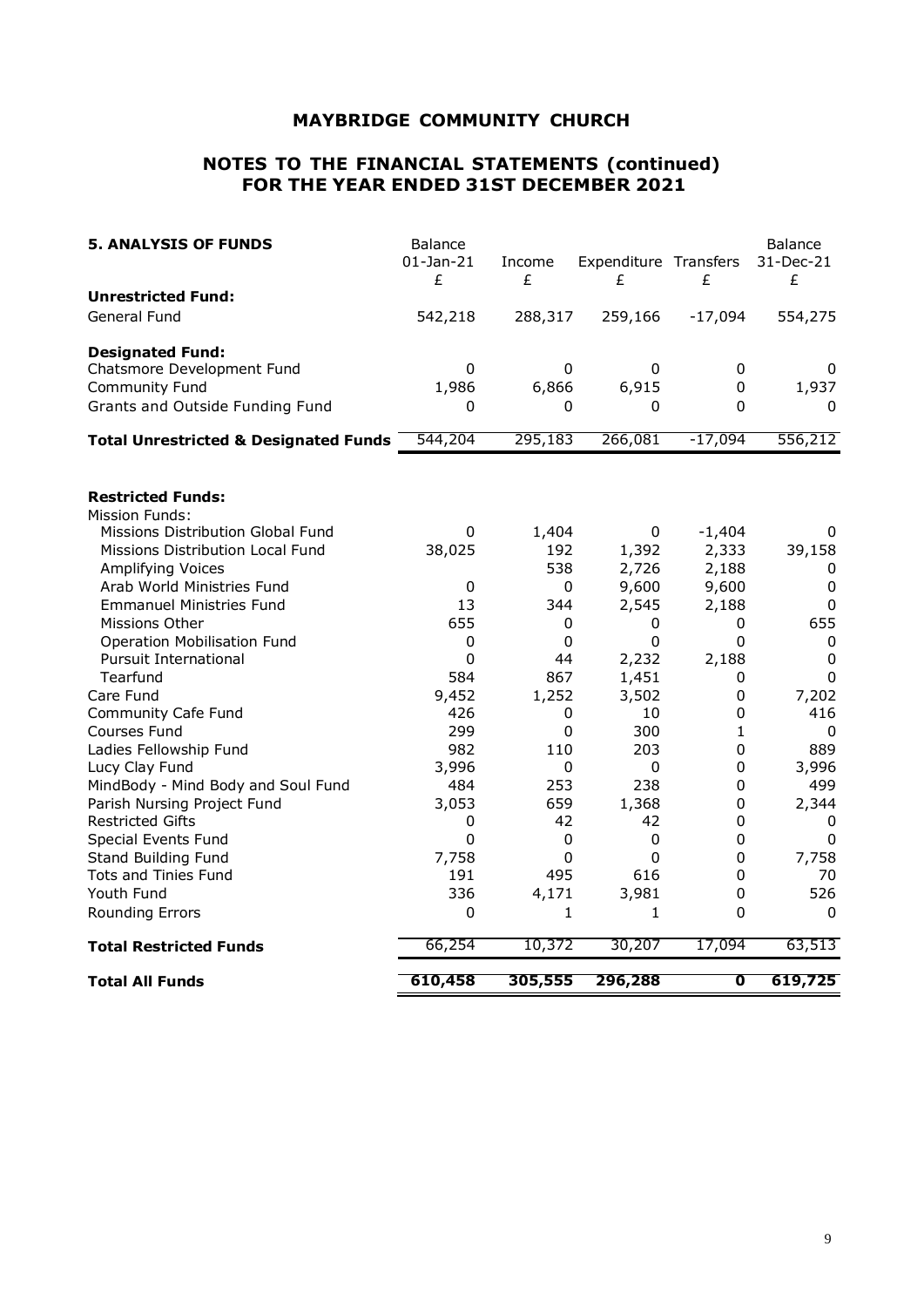### **NOTES TO THE FINANCIAL STATEMENTS (continued) FOR THE YEAR ENDED 31ST DECEMBER 2021**

### **5. ANALYSIS OF FUNDS (Continued)**

**Amplifying Voices** is for giving a voice to the oppressed in difficult locations.

**Care Fund** is for pastoral needs within the church and community.

**Chatsmore Development Fund** is for any additional equipment needed and the development of our main 10.30am service.

**Community Café Fund** is for costs and outreach in the community café.

**Community Fund** is to help support individuals or organizations

**Courses Fund** is for donations received from outside sources for running particular courses as part of the work of the charity.

**Ladies Fellowship Fund** is for ministry among ladies.

**The Lucy Clay Fund** is primarily to assist people from the church in mission work.

**Mind Body and Soul Fund** is for activities and outreach to older people in the community.

**Mission Funds** are for distribution to specific mission agencies external to the church.

**Parish Nursing Project Fund** is for supporting the parish nursing ministry in the community.

**Pursuit International Fund** is a holding fund for disbursement to Pursuit once their bank account is set up.

**Restricted Gifts Fund** is for money that is credited or debited but is not directly related to church funds, it passes in and out of the account.

**Special Projects Fund** is to finance projects without making undue demands on the Unrestricted General Fund.

**Strand Building Fund** is money received from church Gift Day for church refurbishment.

**Tots and Tinies Fund** renamed from Take a Break Fund and is for parent and baby/toddler group activities and outreach.

**Youth Fund** is for activities and outreach to children and youth within the church and the community.

The restricted funds are wholly represented by cash reserves of the church.

| <b>6. CASH AT BANK AND IN HAND</b>                                                                                                  | Unrestricted<br>& Designated Restricted<br><b>Funds</b><br>£ | <b>Funds</b><br>£ | <b>Total</b><br>31-Dec<br>2021<br>£   | <b>Total</b><br>31-Dec<br>2020<br>£ |
|-------------------------------------------------------------------------------------------------------------------------------------|--------------------------------------------------------------|-------------------|---------------------------------------|-------------------------------------|
| <b>HSBC Current Account</b><br><b>HSBC Money Manager Deposit</b><br>CAF 90 Day Account Scottish Widows<br>Community Café Cash Float | 20,698<br>110,460<br>77,915<br>40                            | 63,513            | 20,698<br>173,973<br>77,915<br>40     | 11,964<br>154,474<br>77,876<br>40   |
|                                                                                                                                     | 209,113                                                      | 63,513            | 272,626                               | 244,354                             |
| <b>7. DEBTORS AND PREPAYMENTS</b>                                                                                                   | £                                                            | £                 | £                                     | £                                   |
| <b>Premises Hire</b><br>Gift Aid<br><b>Trustee Training</b><br><b>Tickets</b><br>Deposits                                           | 479                                                          |                   | 479<br>0<br>$\Omega$<br>0<br>$\Omega$ | 0<br>3,629<br>40<br>992<br>25       |
|                                                                                                                                     | 479                                                          | O                 | 479                                   | 4,686                               |